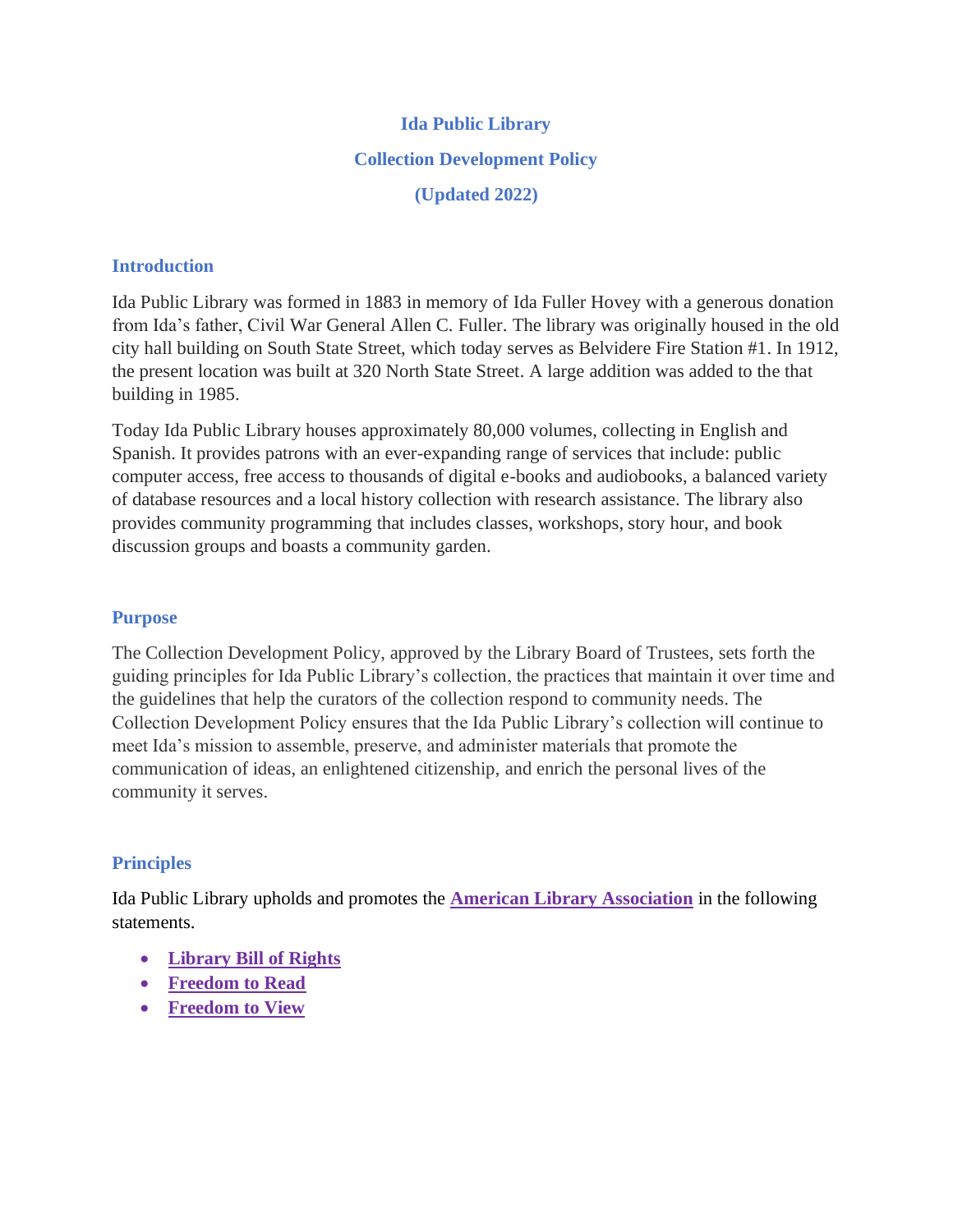# **Responsibility**

The ultimate responsibility for selecting Library materials rests with the Library Director or designee, who operates within the framework of policies established by the Ida Public Library Board of Directors. The Director delegates selection responsibilities to a professional staff with the authority to interpret and apply selection policy utilizing an organized structure for budgeting, selecting, acquiring, and managing Library materials.

# **Scope**

In accordance with the American Library Association's Library Bill of Rights, Ida Public Library provides resources for the interest, information, and enlightenment of all people of the community the library serves. Materials will not be excluded because of the origin, background, or views of those contributing to their creation. Library materials are intended to highlight diversity and depth of views so that citizens may explore all issues of interest. The library upholds the right of the individual patron to access information, even though others may find the content objectionable or controversial.

Materials for children and teenagers are selected to encourage reading for pleasure, facilitate literacy, support developmental and educational needs, and reflect the needs of the community. The reading and viewing activity of minor children is the responsibility of parents or guardians, who guide and oversee their children's development.

# **Selection**

For a well-rounded collection, materials are selected based on local and national demand, professional and popular media reviews, recommendations from the public and other library staff, and evaluation of review copies from publishers, while also ensuring adequate availability of literary staples. Budget and space limitations require a focus on materials that appeal to a broad range of users, rather than the academic and highly technical works collected by universities and other research institutions.

All materials, whether purchased or donated, are subject to the criteria listed below:

- Current and anticipated needs and interests of the public
- Enduring value
- Treatment of subject for intended audience
- Physical durability
- Creative, literary, or technical quality/merit
- Quality of the production
- Cost and availability
- Evaluations in review media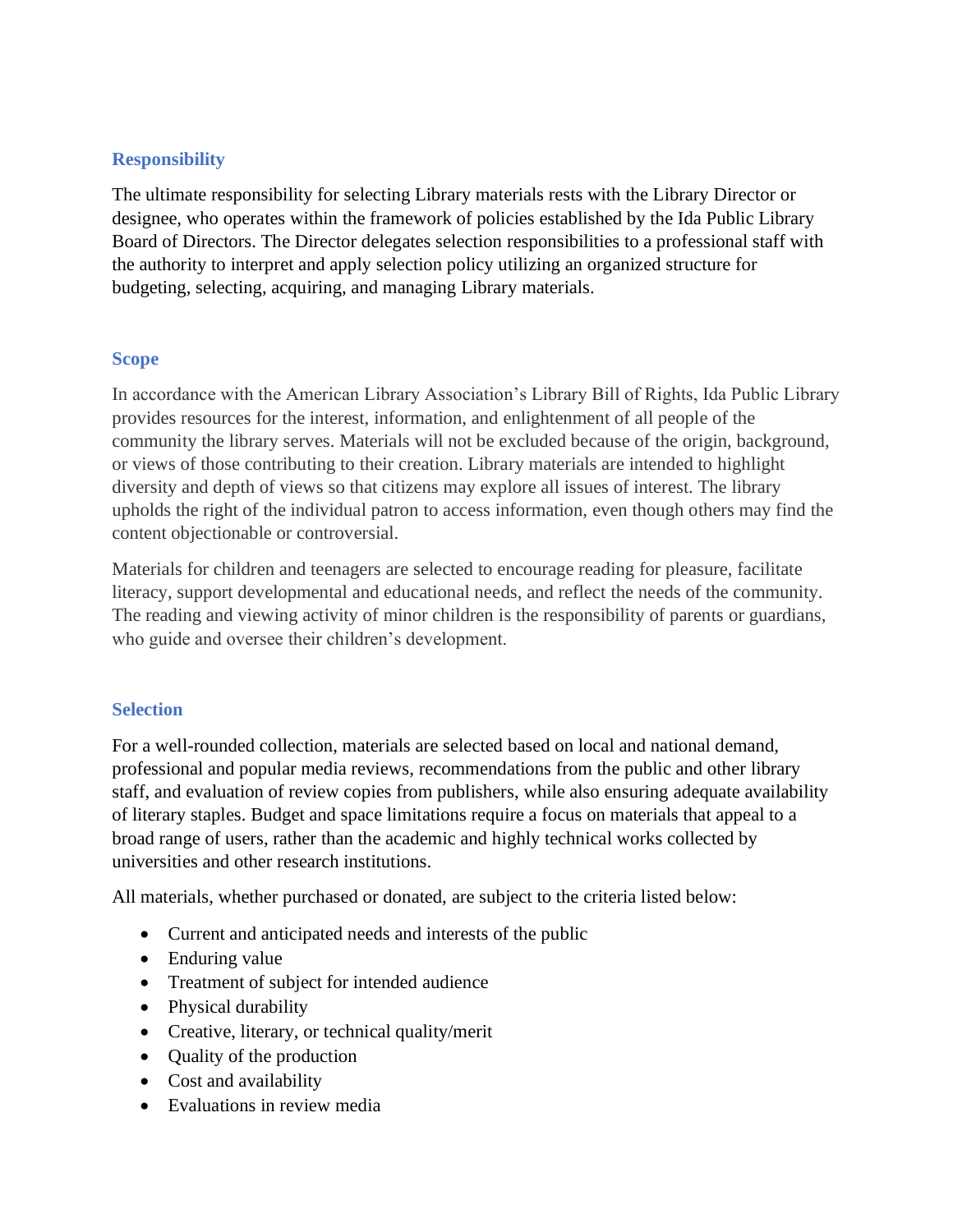- Professional or literary reputation of the author, publisher, or producer
- Relation to existing collection and other materials on the subject
- Space and budgetary limits
- Suitability of the format for library use
- Availability in other formats or other library collections

An item need not meet all these standards to be included in the library's collection. The choice of library materials by users is an individual matter. Responsibility for the reading materials of children and adolescents' rests with their parents or guardians.

# **Collection Maintenance**

Continuous evaluation is necessary to ensure that the library's materials are useful and accessible. Items are regularly removed to keep the collection current, accurate, and appealing. Authority of the work and author, quality of the publisher, currency of the material, condition of the item, number of additional copies of the title, relevance to the needs of the community, and format are all considered when removing materials from the collection.

Fiction materials will be evaluated every 3 years; non-fiction every 5 years.

The library maintains a disaster plan that designates procedures for the initiation of action should an emergency arise involving the library's collection.

# **Deselection**

Deselection of material from the circulating collections is a vital part of successful collection maintenance. The same guidelines used for selection of Library materials provide the underlying principles for deselection, for which Ida Public Library industry-standard MUSTIE Guidelines from the CREW Method Guidelines for Weeding.

M=Misleading. Inaccurate or outdated materials.

U=Ugly. Worn, tattered, yellowed, torn, or mildewed materials.

S=Superseded. Materials have been replaced with a new edition, format, or title.

T=Trivial. Material is hastily written with no real importance to the collection such as brochures or pamphlets.

I=Irrelevant. Material is not pertinent or relevant.

E=Elsewhere. Material may be obtained from another library in a consortium or through ILL.